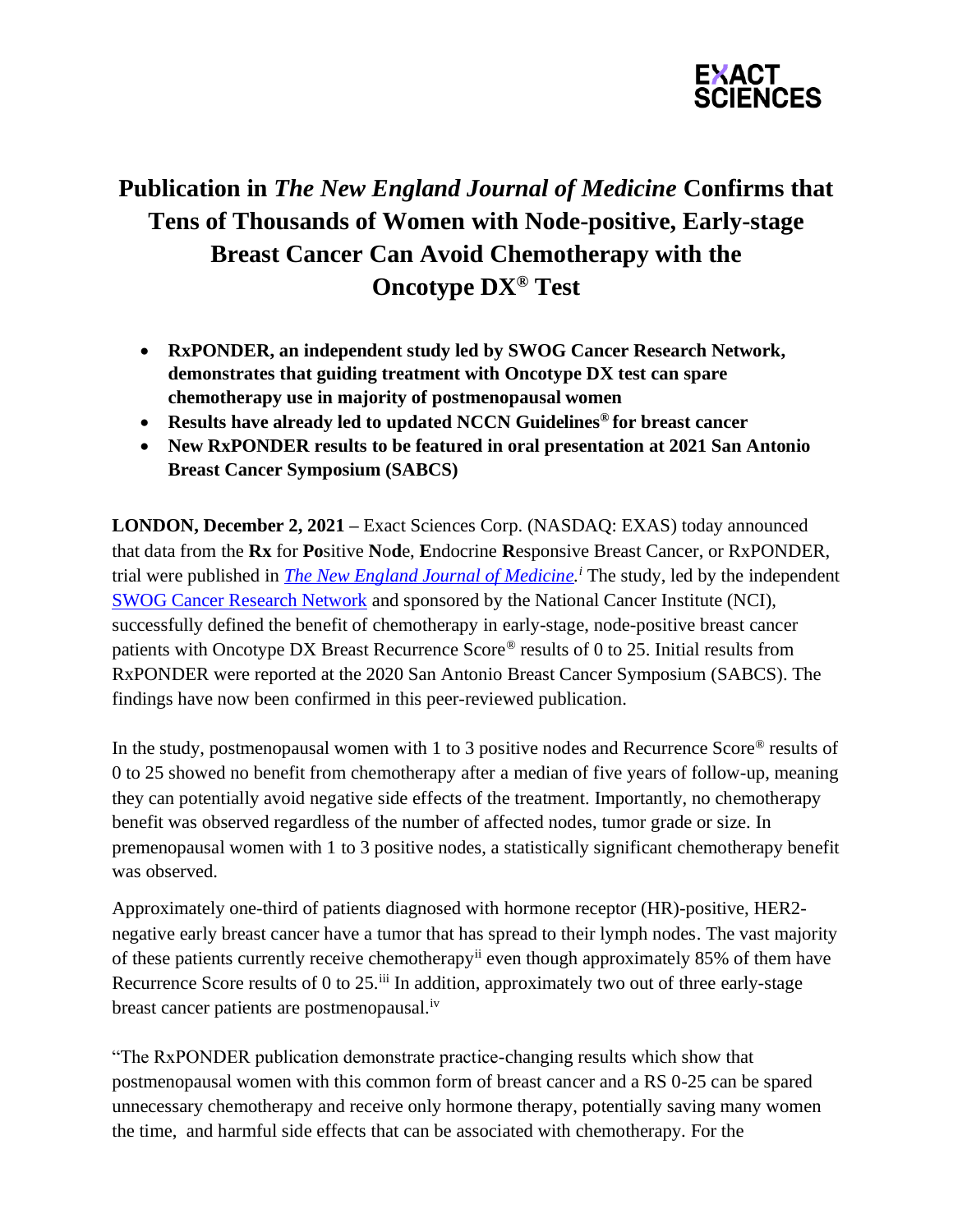

premenopausal women diagnosed with breast cancer who may benefit from chemotherapy, the data could help individualise the discussion of risk and benefit of chemotherapy." Said **Professor Mark Beresford, Consultant Clinical Oncologist and Clinical Lead at the Royal United Hospital Bath**

"At present in the UK, most women with breast cancer which has spread to the lymph nodes will be advised to consider chemotherapy. RxPONDER is an independently conducted trial of a very large number of women with involved lymph nodes who were tested using the Oncotype DX® test. The results show that the test can distinguish a majority of postmenopausal women who can safely avoid chemotherapy. This will come as a great reassurance to these women (and their treating clinicians) that they can confidently avoid the risks, economic impact and rigours of chemotherapy," said **Mr. Simon Holt, Honorary Consultant Surgical Oncologist at Hywel Dda University Hospital and Chief Investigator** of the ongoing study into the impact of the Oncotype DX® test on treatment decisions in node-positive early breast cancer patients in the UK.

Based on the RxPONDER results, the National Comprehensive Cancer Network<sup>®</sup> (NCCN<sup>®</sup>)<sup>v</sup> updated its guidelines for breast cancer and recognised the Oncotype DX Breast Recurrence Score test as the only test that can be used for prediction of chemotherapy benefit in early-stage breast cancer patients with 1 to 3 positive axillary lymph nodes, including micrometastases.<sup>vi</sup> The Oncotype DX test is now the only test classified as "preferred" with the highest level of evidence for node-negative and postmenopausal node-positive (1 to 3 positive nodes) patients. In addition, NCCN recommends considering the test to assess prognosis in premenopausal node-positive patients who are candidates for chemotherapy.

"The RxPONDER results, together with the foundational TAILORx results<sup>vii</sup> in node-negative, early-stage breast cancer, further elevate the test to a standard of care, supporting its inclusion in guidelines as well as its reimbursement and adoption on a global scale," said **Rick Baehner, M.D., chief medical officer of Precision Oncology at Exact Sciences**. "Now with the RxPONDER results, many more women worldwide may be able to receive hormone therapy alone, avoiding the negative side effects of chemotherapy without increasing the risk of cancer returning."

One of the largest clinical trials in node-positive, HR-positive, HER2-negative early breast cancer, RxPONDER enrolled more than 5,000 women with up to three positive nodes. The prospective, randomised Phase III study was conducted at 632 sites in nine countries – the United States, Canada, Mexico, Colombia, Ireland, France, Spain, South Korea and Saudi Arabia. Women with a Recurrence Score result of 0 to 25 were randomised to treatment with hormone therapy alone or chemotherapy followed by hormone therapy. Randomised patients were stratified based on their Recurrence Score result, menopausal status and type of lymph node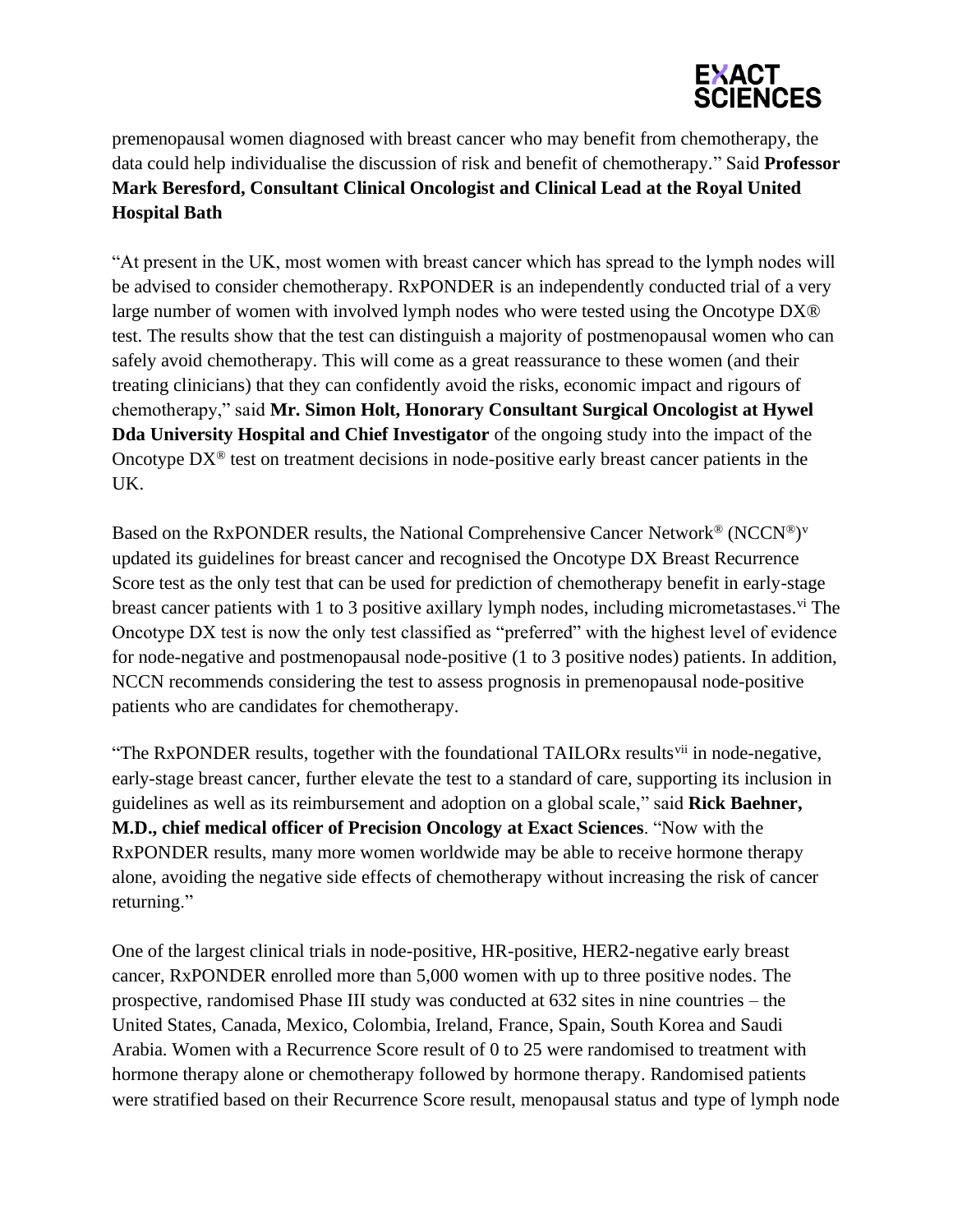

surgery. Further analyses and additional patient follow up are planned by the SWOG investigators.

# **About the Oncotype DX® and Oncotype MAP™ Portfolio of Tests**

The Oncotype DX portfolio of breast, colon and prostate cancer tests applies advanced genomic science to reveal the unique biology of a tumour in order to optimize cancer treatment decisions. In breast cancer, the Oncotype DX Breast Recurrence Score test is the only test that has been shown to predict the likelihood of chemotherapy benefit as well as recurrence in invasive breast cancer. Additionally, the Oncotype DX Breast DCIS Score™ test predicts the likelihood of recurrence in a pre-invasive form of breast cancer called DCIS. For patients with advanced and metastatic cancer, the company offers the Oncotype MAP™ Pan-Cancer Tissue test, a rapid, comprehensive tumour profiling panel, which provides results in three to five business days<sup>viii</sup> and allows physicians to understand a patient's tumor profile and recommend actionable targeted therapies or clinical trials. With more than 1 million patients tested in more than 90 countries, the Oncotype DX tests have redefined personalised medicine by making genomics a critical part of cancer diagnosis and treatment. To learn more about the Oncotype DX and Oncotype MAP tests, visit [www.oncotypeiq.com/en-GB](https://www.oncotypeiq.com/en-GB)

## **About Exact Sciences Corp.**

A leading provider of cancer screening and diagnostic tests, Exact Sciences relentlessly pursues smarter solutions providing the clarity to take life-changing action, earlier. Building on the success of the Cologuard<sup>®</sup> and Oncotype<sup>®</sup> tests, Exact Sciences is investing in its product pipeline to take on some of the deadliest cancers and improve patient care. Exact Sciences unites visionary collaborators to help advance the fight against cancer. For more information, please visit the company's website at [www.exactsciences.co.uk,](http://www.exactsciences.co.uk/) follow Exact Sciences on Twitter [@ExactSciences,](https://c212.net/c/link/?t=0&l=en&o=2661553-1&h=1391520607&u=http%3A%2F%2Fwww.twitter.com%2Fexactsciences&a=%40ExactSciences) or find [Exact Sciences](https://c212.net/c/link/?t=0&l=en&o=2661553-1&h=111266047&u=https%3A%2F%2Fwww.facebook.com%2Fexactsci%2F&a=Exact+Sciences) on Facebook.

### # # #

*NOTE: Oncotype, Oncotype DX, Oncotype DX Breast Recurrence Score, Oncotype DX Breast DCIS Score, Recurrence Score and Oncotype MAP are trademarks or registered trademarks of Genomic Health, Inc. Exact Sciences and Cologuard are trademarks or registered trademarks of Exact Sciences Corporation. All other trademarks and service marks are the property of their respective owners.* 

#### **Forward-Looking Statements**

This news release contains forward-looking statements concerning our expectations, anticipations, intentions, beliefs or strategies regarding the future. These forward-looking statements are based on assumptions that we have made as of the date hereof and are subject to known and unknown risks and uncertainties that could cause actual results, conditions and events to differ materially from those anticipated. Therefore, you should not place undue reliance on forward-looking statements. Risks and uncertainties that may affect our forward-looking statements are described in the Risk Factors sections of our most recent Annual Report on Form 10-K and any subsequent Quarterly Reports on Form 10-Q, and in our other reports filed with the Securities and Exchange Commission. We undertake no obligation to publicly update any forward-looking statement, whether written or oral, that may be made from time to time, whether as a result of new information, future developments or otherwise.

<sup>&</sup>lt;sup>i</sup> Kalinsky K, et al. New Engl J Med. 2021.